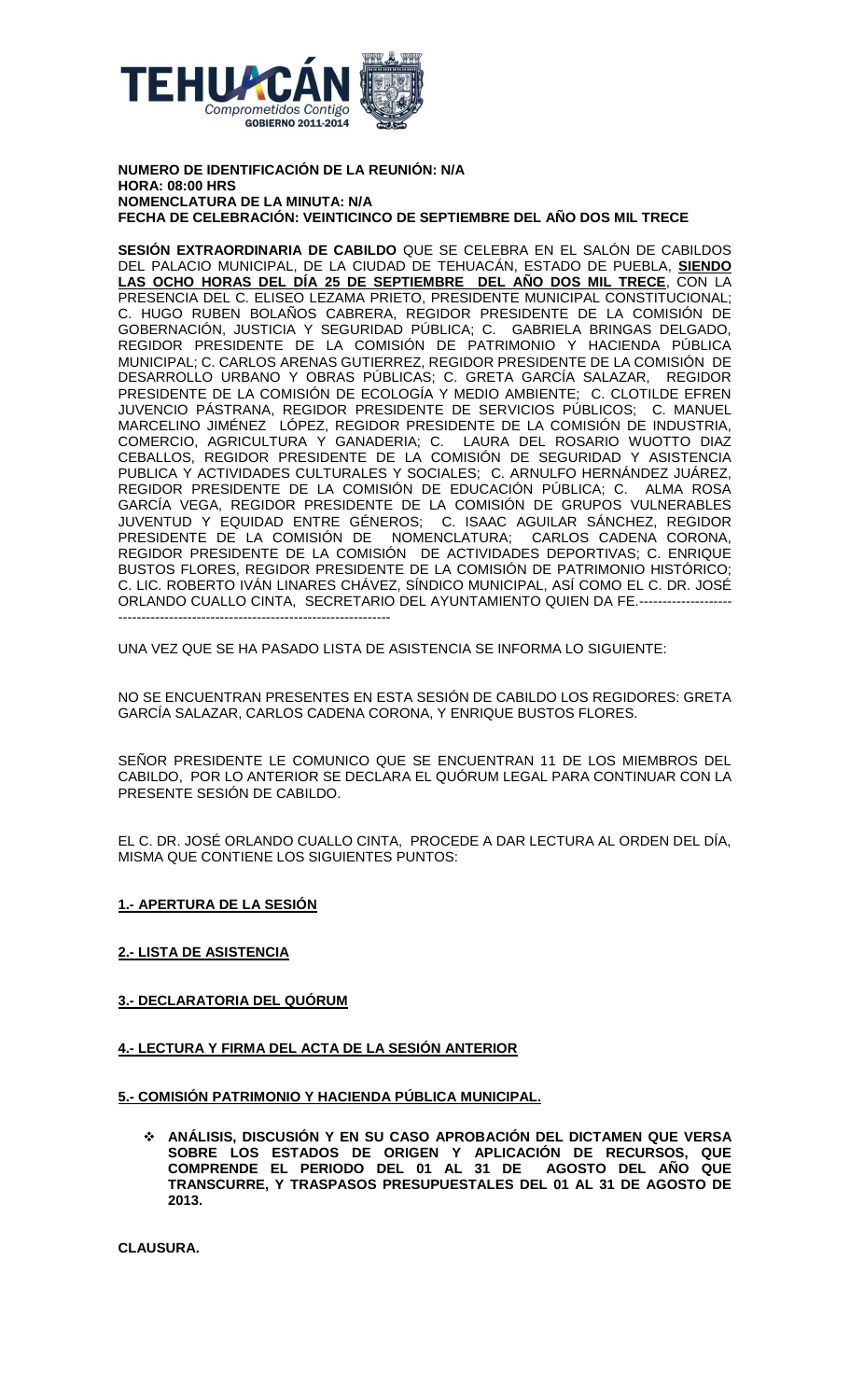PASAMOS AL PUNTO DE: LECTURA Y FIRMA DE ACTA DE LA SESION ANTERIOR

EN ESTOS MOMENTOS EL DR. JOSÉ ORLANDO CUALLO CINTA, PROCEDE A DAR LECTURA AL ACTA ANTERIOR UNA VEZ TERMINADA LA LECTURA SE PROCEDE A PASAR A LOS REGIDORES PARA SU FIRMA CORRESPONDIENTE.

**COMISIÓN DE PATRIMONIO Y HACIENDA PÚBLICA MUNICIPAL.- ANÁLISIS, DISCUSIÓN Y EN SU CASO APROBACIÓN DEL DICTAMEN QUE VERSA SOBRE LOS ESTADOS DE ORIGEN Y APLICACIÓN DE RECURSOS, QUE COMPRENDE EL PERIODO DEL 01 AL 31 DE AGOSTO DEL AÑO QUE TRANSCURRE, Y TRASPASOS PRESUPUESTALES DEL 01 AL 31 DE AGOSTO DE 2013.**

SEÑORA REGIDORA TIENE USTED EL USO DE LA PALABRA.

LA C. GABRIELA BRINGAS DELGADO, PROCEDE A DAR LECTURA AL DICTAMEN CORRESPONDIENTE, MISMO QUE A LA LETRA DICE:

### **"… HONORABLE CABILDO:**

LOS SUSCRITOS REGIDORES GABRIELA BRINGAS DELGADO, GRETA GARCÍA SALAZAR, Y HUGO BOLAÑOS CABRERA, MIEMBROS INTEGRANTES DE LA COMISIÓN DE PATRIMONIO Y HACIENDA PÚBLICA MUNICIPAL DEL H. AYUNTAMIENTO DE TEHUACÁN PUEBLA, EN USO DE LAS FACULTADES QUE NOS CONFIEREN LOS ARTÍCULOS 78 FRACCIÓN XIII, 92 FRACCIONES I, III Y V, DE LA LEY ORGÁNICA MUNICIPAL, Y DE ACUERDO CON LO QUE ESTABLECEN LOS ARTÍCULOS 37 FRACCIÓN IV INCISO A), 38 FRACCIONES I, II, III INCISOS A) B) Y D) DE LA LEY DE FISCALIZACIÓN SUPERIOR Y RENDICIÓN DE CUENTAS PARA EL ESTADO DE PUEBLA, SOMETEMOS A LA CONSIDERACIÓN DE ESTE HONORABLE CUERPO COLEGIADO EL PRESENTE DICTAMEN QUE VERSA SOBRE LOS ESTADOS DE ORIGEN Y APLICACIÓN DE RECURSOS, QUE COMPRENDE EL PERIODO DEL 01 AL 31 DE AGOSTO DEL AÑO QUE TRANSCURRE, Y TRASPASOS PRESUPUESTALES DEL 01 AL 31 DE AGOSTO DE 2013.

# **C O N S I D E R A N D O**

- I. QUE DE CONFORMIDAD CON LAS FRACCIONES II, IV DEL ARTÍCULO 115 DE LA CONSTITUCIÓN POLÍTICA DE LOS ESTADOS UNIDOS MEXICANOS, LOS MUNICIPIOS ESTARÁN INVESTIDOS DE PERSONALIDAD JURÍDICA Y MANEJARÁN SU PATRIMONIO CONFORME A LA LEY, LOS AYUNTAMIENTOS TENDRÁN FACULTADES PARA APROBAR, DE ACUERDO CON LAS LEYES EN MATERIA MUNICIPAL QUE DEBERÁN EXPEDIR LAS LEGISLATURAS DE LOS ESTADOS, LOS BANDOS DE POLICÍA Y GOBIERNO, LOS REGLAMENTOS, CIRCULARES Y DISPOSICIONES ADMINISTRATIVAS DE OBSERVANCIA GENERAL DENTRO DE SUS RESPECTIVAS JURISDICCIONES, QUE ORGANICE LA ADMINISTRACIÓN PÚBLICA MUNICIPAL, REGULEN LAS MATERIAS, PROCEDIMIENTOS, FUNCIONES Y SERVICIOS PÚBLICOS DE SU COMPETENCIA Y ASEGUREN LA PARTICIPACIÓN CIUDADANA Y VECINAL; ASÍ MISMO LOS MUNICIPIOS ADMINISTRARÁN LIBREMENTE SU HACIENDA, LA CUAL SE FORMARÁ DE LOS RENDIMIENTOS DE LOS BIENES QUE LES PERTENEZCAN, ASÍ COMO DE LAS CONTRIBUCIONES Y OTROS INGRESOS QUE LAS LEGISLATURAS ESTABLEZCAN A SU FAVOR; MISMAS DISPOSICIONES QUE SON TRASLADADAS AL PÁRRAFO PRIMERO DEL ARTÍCULO 103 Y A LA FRACCIÓN III DEL ARTÍCULO 105 DE LA CONSTITUCIÓN POLÍTICA DEL ESTADO LIBRE Y SOBERANO DE PUEBLA, ASÍ COMO AL ARTÍCULO 3 DE LA LEY ORGÁNICA MUNICIPAL;
- II. QUE LA FRACCIÓN XIII DEL ARTÍCULO 78 DE LA LEY ORGÁNICA MUNICIPAL DETERMINA QUE SON ATRIBUCIONES DE LOS AYUNTAMIENTOS REVISAR Y APROBAR EN ACTA CIRCUNSTANCIADA LOS ESTADOS DE ORIGEN Y APLICACIÓN DE RECURSOS, PARA SU REMISIÓN, EN LOS TÉRMINOS QUE SEÑALE LA LEY APLICABLE, AL ÓRGANO DE FISCALIZACIÓN SUPERIOR DEL ESTADO, ACTUALMENTE AUDITORÍA SUPERIOR DEL ESTADO DE PUEBLA.
- III. QUE DE CONFORMIDAD CON EL ARTÍCULO 113 DE LA CONSTITUCIÓN POLÍTICA DEL ESTADO LIBRE Y SOBERANO DEL ESTADO DE PUEBLA, EL ÓRGANO DE FISCALIZACIÓN SUPERIOR DEL ESTADO, ACTUALMENTE AUDITORIA SUPERIOR DE LA FEDERACIÓN, ES LA UNIDAD DE FISCALIZACIÓN, CONTROL Y EVALUACIÓN, DEPENDIENTE DEL CONGRESO DEL ESTADO, QUE CUENTA CON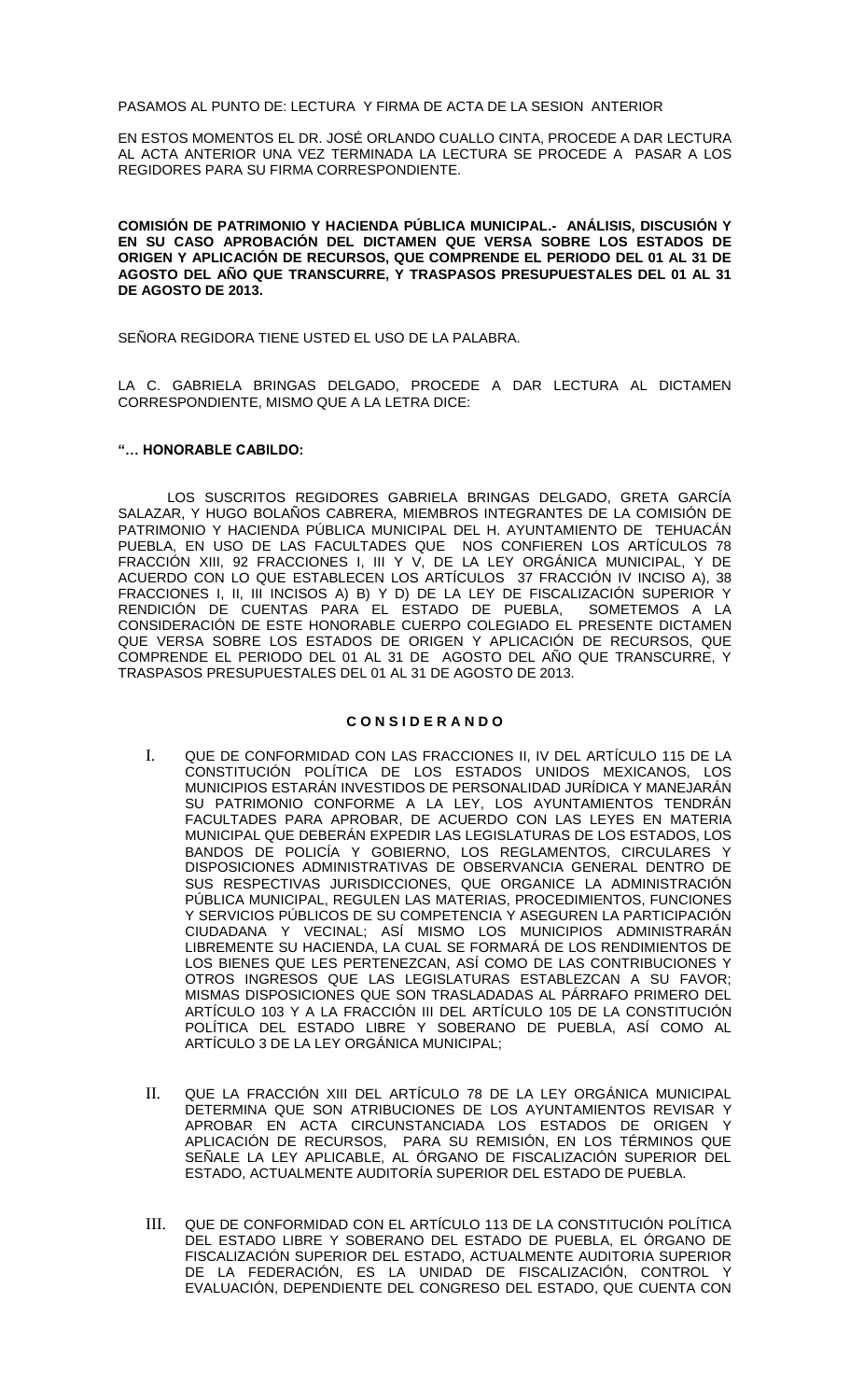AUTONOMÍA TÉCNICA Y DE GESTIÓN; ENCARGADA DE REVISAR, SIN EXCEPCIÓN, LA CUENTA DE LAS HACIENDAS PÚBLICAS; EL MANEJO, LA CUSTODIA Y LA APLICACIÓN DE FONDOS Y RECURSOS DE LOS PODERES DEL ESTADO, A TRAVÉS DE LA CUENTA PÚBLICA ESTATAL, DE LOS AYUNTAMIENTOS Y DEMÁS SUJETOS DE REVISIÓN, ASÍ COMO VERIFICAR EL CUMPLIMIENTO DE LOS OBJETIVOS CONTENIDOS EN LOS PLANES Y PROGRAMAS ESTABLECIDOS, EN LOS TÉRMINOS DE LAS LEYES RESPECTIVAS.

- IV. QUE DE CONFORMIDAD CON EL ARTÍCULO 2 FRACCIÓN XXIII DE LA LEY DE FISCALIZACIÓN SUPERIOR Y RENDICIÓN DE CUENTAS PARA EL ESTADO DE PUEBLA, SE SEÑALA ENTRE OTROS A LOS AYUNTAMIENTOS COMO SUJETOS DE REVISIÓN.
- V. QUE LA LEY DE FISCALIZACIÓN SUPERIOR Y RENDICIÓN DE CUENTAS PARA EL ESTADO DE PUEBLA DISPONE QUE "PARA LA REVISIÓN Y FISCALIZACIÓN SUPERIOR DE LA CUENTA PÚBLICA, EL ÓRGANO FISCALIZADOR TENDRÁ LAS ATRIBUCIONES SIGUIENTES:

REVISAR EL ESTADO DE ORIGEN Y APLICACIÓN DE RECURSOS QUE EN FORMA MENSUAL DEBERÁN ENTREGAR AL ÓRGANO FISCALIZADOR LOS SUJETOS DE REVISIÓN, ASÍ COMO LAS INSTITUCIONES PÚBLICAS Y PRIVADAS QUE ADMINISTREN RECURSOS FINANCIEROS DEL GOBIERNO DEL ESTADO O DE OTRA FUENTE DE FINANCIAMIENTO QUE AFECTE O MODIFIQUE EL PATRIMONIO PÚBLICO.

- VI. QUE DE CONFORMIDAD CON EL ARTÍCULO 37 FRACCIÓN IV INCISO A), DE LA LEY DE FISCALIZACIÓN SUPERIOR Y RENDICIÓN DE CUENTAS PARA EL ESTADO DE PUEBLA, EL ESTADO DE ORIGEN Y APLICACIÓN DE RECURSOS, DEBERÁ PRESENTARSE ANTE EL ORGANISMO FISCALIZADOR, A TRAVÉS DE QUIENES SEAN O HAYAN SIDO SUS TITULARES O REPRESENTANTES LEGALES, EN LOS TÉRMINOS Y PLAZOS QUE DISPONE DICHO ORDENAMIENTO Y DEMÁS DISPOSICIONES APLICABLES.
- VII. QUE DE LA REVISIÓN EFECTUADA AL ESTADO DE ORIGEN Y APLICACIÓN DE RECURSOS REFERIDO EN EL PROEMIO DEL PRESENTE INSTRUMENTO SE ADVIERTEN EN SU INTEGRACIÓN LOS SIGUIENTES RUBROS:

|                                    |               | ESTADO DE ORIGEN Y APLICACIÓN DE RECURSOS DEL 01 AL 31 DE AGOSTO DE 2013 |               |
|------------------------------------|---------------|--------------------------------------------------------------------------|---------------|
| <b>ORIGEN DE RECURSOS</b>          |               | <b>APLICACIÓN DE RECURSOS</b>                                            |               |
| <b>IMPUESTOS</b>                   | 1,863,195.14  | SERVICIOS PERSONALES                                                     | 13,192,231.95 |
| <b>DERECHOS</b>                    | 2,025,573.86  | <b>MATERIALES Y SUMINISTROS</b>                                          | 2,985,417.73  |
| <b>PRODUCTOS</b>                   | 894,639.00    | SERVICIOS GENERALES                                                      | 5,048,296.25  |
| <b>APROVECHAMIENTOS</b>            | 623,840.92    | SUBSIDIOS, TRANSFERENCIAS Y AYUDAS                                       | 3,955,947.09  |
| <b>PARTICIPACIONES</b>             | 22,893,163.72 | BIENES MUEBLES E INMUEBLES                                               | 29,133.98     |
| <b>INGRESOS EXTRAORDINARIOS</b>    | 21,493,388.03 | <b>OBRA PUBLICA</b>                                                      | 22,271,758.66 |
| FONDO PARA LA INVERSION PUBLICA    | 18,379,017.44 | DEUDA PUBLICA PASIVO CIRCULANTE Y OTROS                                  | 12,784,868.08 |
| <b>TOTAL DE ORIGEN DE RECURSOS</b> | 68,172,818.11 | TOTAL DE APLICACIÓN DE RECURSOS                                          | 60,267,653.74 |
|                                    |               | <b>REMANENTE DEL EJERCICIO</b>                                           | 7,905,164.37  |

| <b>SUMAS IGUALES</b> | 68,172,818.11 |
|----------------------|---------------|
|                      |               |

QUE UNA VEZ EFECTUADA LA REVISIÓN ÚNICAMENTE DE LA CIFRAS FINALES QUE INTEGRAN EL ESTADO DE ORIGEN Y APLICACIÓN DE RECURSOS, LA COMISIÓN EMITE LA APROBACIÓN DE LAS MISMAS EN EL ENTENDIDO DE QUE ES LA TESORERÍA MUNICIPAL QUIEN REVISA EL DETALLE DE DICHAS CIFRAS Y MUESTRA EL ORIGEN DE LOS RECURSOS, EL DESTINO Y APLICACIÓN DE GASTOS TOTALES DE QUE DISPUSO EL AYUNTAMIENTO POR EL PERIODO COMPRENDIDO DEL 01 AL 31 DE AGOSTO DEL AÑO 2013, RESERVÁNDOSE LA COMISIÓN EL DETALLE EN CASO DE CREERLO NECESARIO A TRAVÉS DE LOS MECANISMOS DE CONTROL IMPLEMENTADOS POR EL AYUNTAMIENTO Y EN LAS REVISIONES QUE POR LEY HACE LA AUDITORIA SUPERIOR DEL ESTADO.

VIII. QUE EFECTUADA LA REVISIÓN A LOS TRASPASOS PRESUPUESTALES CORRESPONDIENTE AL PERIODO COMPRENDIDO DEL 01 AL 31 DE AGOSTO DEL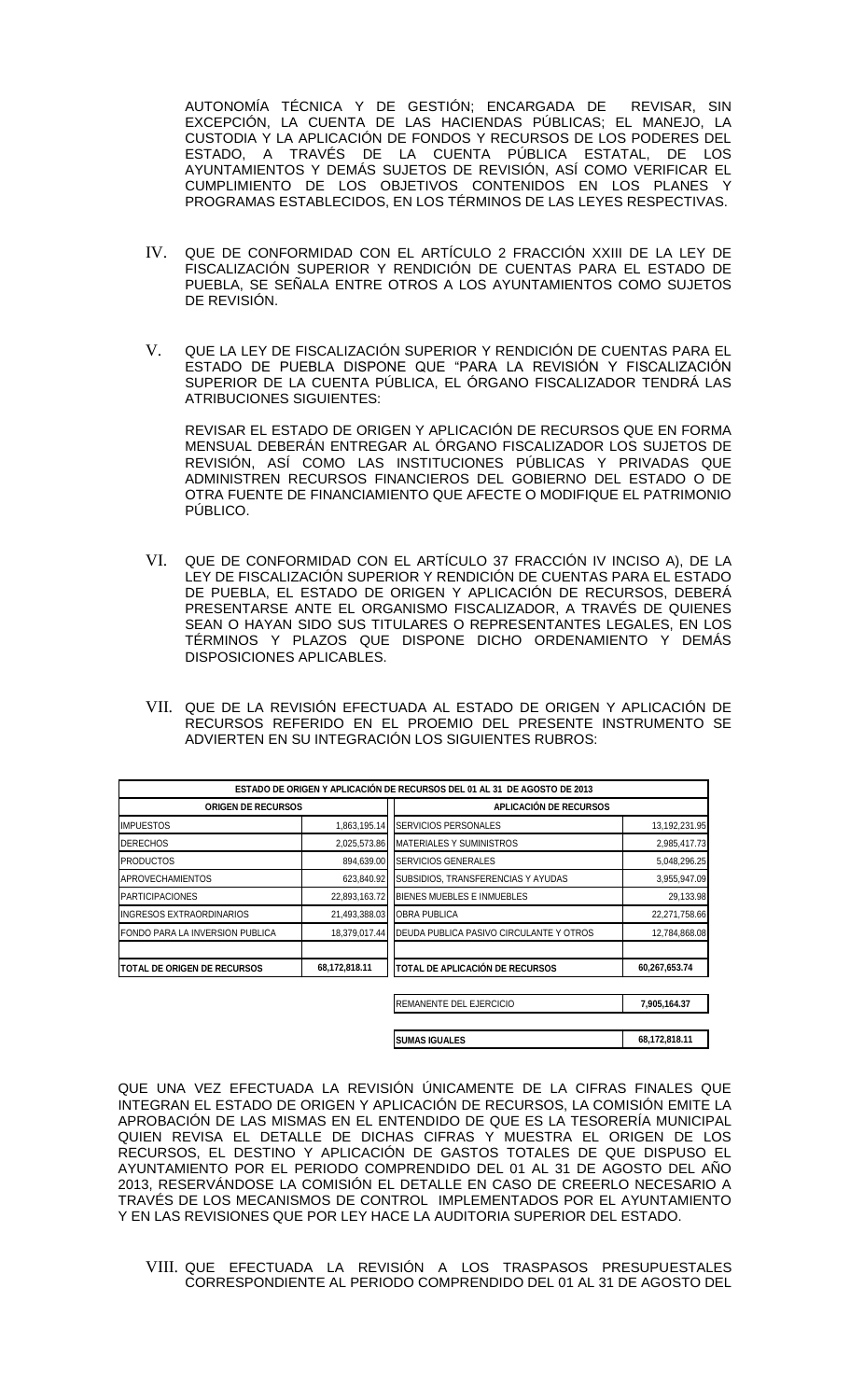MISMO AÑO, SE APERCIBE EL RESULTADO FINANCIERO OBTENIDO QUE ES EL SIGUIENTE:

|                              |                                                           | Trasp.               | Trasp.                    |
|------------------------------|-----------------------------------------------------------|----------------------|---------------------------|
| Número                       | <b>Nombre</b>                                             | <b>Recibidos</b>     | <b>Otorgados</b>          |
| 100011001101                 | REGIDORES Y SÍNDICO<br>SUELDOS AL PERSONAL DE             | 0.00                 | 2,806.00                  |
| 100011001104                 | <b>CONFIANZA</b>                                          | 383,854.09           | 4,705,457.76              |
| 100011001106                 | SUELDOS AL PERSONAL DE BASE                               | 128,322.00           | 211,223.20                |
| 100012001202                 | SALARIOS AL PERSONAL EVENTUAL                             | 314,164.20           | 44,113.74                 |
| 100013001305                 | PRIMAS DE VACACIONES Y<br><b>DOMINICAL</b>                | 100,424.16           | 4,758.62                  |
| 100013001306                 | <b>AGUINALDO</b>                                          | 0.00                 | 140,706.57                |
|                              | <b>COMPENSACIONES POR SERVICIOS</b>                       |                      |                           |
| 100013001308                 | <b>EVENTUALES</b><br>LIQ. POR INDEM. Y POR SUELDOS Y      | 2,800.00             | 430,378.87                |
| 100013001317                 | SAL. CAI                                                  | 133,753.17           | 738,808.19                |
| 100013001350                 | <b>COMPENSACIONES</b><br><b>EXTRAORDINARIAS</b>           | 187,484.65           | 12,913.79                 |
|                              | CUOTAS PARA EL SEG. DE VIDA DEL                           |                      |                           |
| 100014001405                 | <b>PERSONAL</b>                                           | 605,055.02           | 300.00                    |
| 100015001507                 | <b>OTRAS PRESTACIONES</b>                                 | 28,868.85            | 7,355.00                  |
| 200021002101                 | MATERIALES Y ÚTILES DE OFICINA                            | 18,424.99            | 250,826.83                |
| 200021002102                 | MATERIAL DE LIMPIEZA<br>MATERIAL DIDÁC. Y DE APOYO        | 25,776.84            | 8,063.34                  |
| 200021002103                 | <b>INFORMATIVO</b>                                        | 0.00                 | 643.03                    |
|                              | MATERIALES Y ÚTILES DE IMPRESIÓN                          |                      |                           |
| 200021002105                 | <b>Y REPRO</b><br>MAT. Y ÚT. PARA EL PROC. EN EQ. Y       | 56,321.84            | 401,642.00                |
| 200021002106                 | <b>B. INF</b>                                             | 34,646.16            | 16,270.94                 |
| 200022002201                 | ALIMENTACIÓN DE PERSONAS                                  | 5,397.32             | 482,225.35                |
|                              | UTENSILIOS PARA EL SERVICIO DE                            |                      |                           |
| 200022002203<br>200023002301 | <b>ALIMENTAC</b><br><b>MATERIAS PRIMAS</b>                | 0.00<br>1,948.80     | 91.59<br>0.00             |
|                              | REFACCIONES, ACCESORIOS Y                                 |                      |                           |
| 200023002302                 | <b>HERRAMIENTAS</b>                                       | 697,312.64           | 3,356,666.48              |
| 200025002503                 | <b>MEDICINAS Y PRODUCTOS</b><br><b>FARMACÉUTICOS</b>      | 11,865.11            | 0.00                      |
|                              | MATERIALES, ACC. Y SUMINISTROS                            |                      |                           |
| 200025002504                 | <b>MÉDICOS</b>                                            | 11,890.72            | 31,461.91                 |
| 200025002550                 | MATERIALES AGRÍCOLAS                                      | 9,900.00             | 0.00                      |
| 200026002601                 | <b>COMBUSTIBLES</b>                                       | 550,427.40           | 286,395.87                |
| 200026002602                 | <b>LUBRICANTES Y ADITIVOS</b>                             | 978.62               | 55,985.33                 |
| 200027002701                 | <b>VESTUARIO, UNIFORMES Y BLANCOS</b>                     | 2,134.40             | 278,557.94                |
| 200027002702<br>200028002802 | PRENDAS DE PROTECCIÓN<br>MATERIALES DE SEGURIDAD PÚBLICA  | 2,001,395.08<br>0.00 | 2,001,755.00<br>19,977.60 |
| 300031003101                 | <b>SERVICIO POSTAL</b>                                    | 496.98               | 420.43                    |
| 300031003103                 | SERVICIO TELEFÓNICO                                       | 0.00                 | 19,484.18                 |
| 300031003104                 | SERVICIO DE ENERGÍA ELÉCTRICA                             | 3,000,395.17         | 1,240,792.20              |
|                              | ARRENDAMIENTO DE EDIFICIOS Y                              |                      |                           |
| 300032003201                 | <b>LOCALES</b>                                            | 3,504.66             | 71,878.45                 |
| 300032003205                 | ARRENDAMIENTO DE VEHÍCULOS                                | 0.00                 | 148,598.80                |
| 300032003206                 | ARRENDAMIENTOS ESPECIALES                                 | 152,353.27           | 16,613.62                 |
| 300033003301                 | <b>ASESORÍAS</b>                                          | 461,001.86           | 459,524.06                |
| 300033003302                 | SERVICIOS DE INFORMÁTICA                                  | 20,278.14            | 177,527.44                |
| 300034003402                 | <b>FLETES Y MANIOBRAS</b><br><b>SERVICIOS BANCARIOS Y</b> | 74,820.00            | 6,336.37                  |
| 300034003403                 | <b>FINANCIEROS</b>                                        | 340, 167. 73         | 148,084.38                |
| 300034003404                 | <b>SEGUROS DE BIENES</b><br><b>PATRIMONIALES</b>          | 177,450.87           | 23,109.40                 |
| 300034003407                 | OTROS IMPUESTOS Y DERECHOS                                | 10,484.75            | 197,030.29                |
| 300034003413                 | <b>SERVICIOS DE LIMPIA</b>                                | 1,163,480.65         | 1,163,480.65              |
|                              | MANT. Y CONSERVACIÓN DE MOB. Y                            |                      |                           |
| 300035003501                 | <b>EQUIPO</b>                                             | 0.00                 | 3,862.81                  |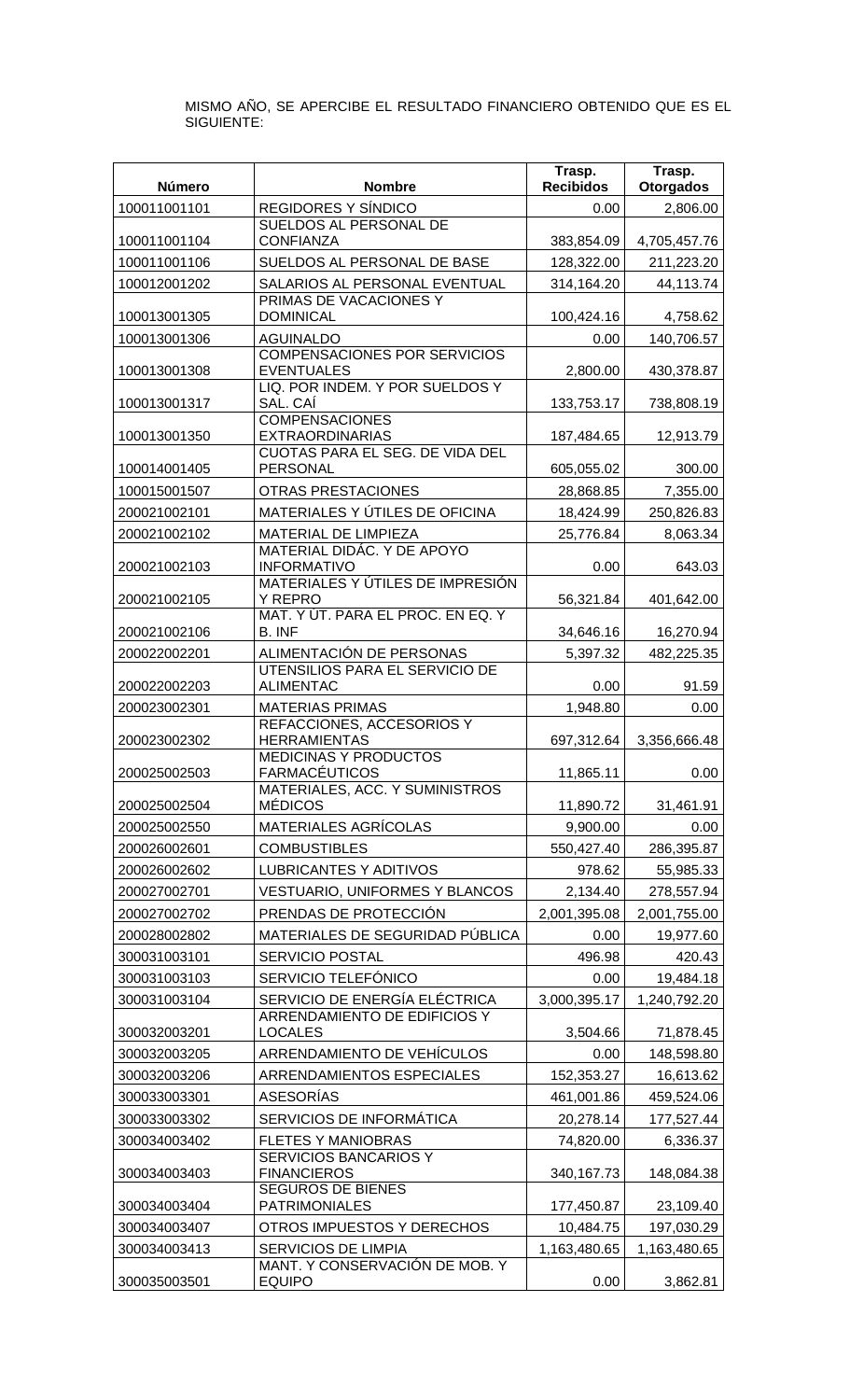| 300035003502      | MANT. Y CONSERV. DE BIENES<br><b>INFORMÁTICOS</b> | 2,320.00      | 36,000.00                   |
|-------------------|---------------------------------------------------|---------------|-----------------------------|
|                   | MANT. Y CONSERV. DE MAQUINARIA Y                  |               |                             |
| 300035003503      | <b>EQUIPO</b><br>MANTENIMIENTO Y CONSERVACIÓN     | 1,480.16      | 19,417.19                   |
| 300035003504      | DE INM.                                           | 2,382.65      | 10,825.49                   |
|                   | DE EQUIPO Y APARATOS DE                           |               |                             |
| 300035003506      | COMUNICACIÓN                                      | 4,000.00      | 232.00                      |
| 300035003507      | SERV. DE LAVAN., LIMP., HIGIENE Y<br>FUM.         | 0.00          | 523,421.32                  |
| 300035003510      | DE EQUIPO DE TRANSPORTE                           | 121,679.92    | 333,991.62                  |
| 300036003601      | <b>GASTOS DE PROPAGANDA E IMAGEN</b><br>INST.     | 703,085.57    | 237,809.19                  |
| 300036003602      | <b>IMPRESIONES OFICIALES</b>                      | 236,656.49    | 17,924.91                   |
| 300037003701      | PASAJES NACIONALES                                | 290.00        | 0.00                        |
| 300037003702      | <b>VIATICOS NACIONALES</b>                        | 43,200.71     | 29,052.20                   |
| 300037003704      | <b>TRASLADO DE PERSONAS</b>                       | 31,057.50     | 0.00                        |
| 300038003801      | <b>GASTOS DE CEREMONIAL</b>                       | 0.00          | 140,000.00                  |
| 300038003802      | <b>GASTOS DE ORDEN SOCIAL</b>                     | 789,054.00    | 120,441.65                  |
| 400041004105      | AYUDAS CULTURALES Y SOCIALES                      | 93,200.00     | 477,260.00                  |
| 400041004108      | A INSTITUCIONES DE EDUCACIÓN                      | 0.00          | 81,629.66                   |
| 400041004151      | A LA SALUD PÚBLICA                                | 405.15        | 405.15                      |
| 400041004155      | AL OOSELITE                                       | 280,000.00    | 280,000.00                  |
| 400042004201      | AYUDAS CULTURALES Y SOCIALES                      | 110,188.48    | 0.00                        |
| 400042004202      | A INSTITUCIONES DE EDUCACIÓN                      | 92,423.41     | 6,400.00                    |
| 400042004204      | AL DIF                                            | 38,280.00     | 38,280.00                   |
| 400042004205      | AL CERESO                                         | 876,007.00    | 876,007.00                  |
| 400043004301      | A JUNTAS AUXILIARES                               | 215,432.60    | 252,744.80                  |
| 400043004302      | A RANCHERÍAS                                      | 5,433.80      | 5,433.80                    |
| 500051005101      | <b>MOBILIARIO</b>                                 | 20,880.00     | 0.00                        |
|                   | <b>EQUIPO EDUCACIONAL Y</b>                       |               |                             |
| 500051005103      | <b>RECREATIVO</b>                                 | 1,695.99      | 0.00                        |
| 500052005204      | EQ. Y APARATOS DE COM. Y<br>TELECOM.              | 6,557.99      | 0.00                        |
| 500052005207      | MAQUINARIA Y EQUIPO DIVERSO                       | 0.00          | 40,113.75                   |
| 500053005301      | <b>VEHÍCULOS Y EQUIPO TERRESTRE</b>               | 0.00          | 500,000.00                  |
|                   | HERRAMIENTAS Y MÁQUINAS-                          |               |                             |
| 500055005501      | <b>HERRAMIENTAS</b>                               | 226.20        | 0.00                        |
| 500057005702      | <b>TERRENOS</b>                                   | 0.00          | 3,950,000.00                |
| 500058005802      | EQUIPO DE SEGURIDAD PÚBLICA                       | 2,262,310.88  | 2,262,310.88                |
| 600061006102      | DRENAJE Y ALCANTARILLADO                          | 177,528.24    | 177,528.24                  |
| 600061006104      | <b>URBANIZACIÓN</b>                               | 3,481,552.44  | 3,488,196.79                |
| 600061006107      | INFRAESTRUCTURA EDUCATIVA                         | 2,053,598.56  | 497,188.92                  |
| 600061006116      | ASISTENCIA SOCIAL Y SERV.<br><b>COMUNITARIOS</b>  | 127,213.42    | 1,683,623.06                |
| 600061006126      | <b>MERCADOS</b>                                   | 120.64        | 0.00                        |
| 600061006137      | SEGURIDAD PÚBLICA MUNICIPAL                       | 2,500,000.00  | 2,500,000.00                |
| 600061006148      | OTRAS DEDUCCIONES                                 | 6,523.71      | 0.00                        |
| 90009100910100003 | SECRETARIA DE FINANZAS                            | 12,750,000.00 | 0.00                        |
| 900099009902      | ADEUDOS DE EJ. FISCALES<br><b>ANTERIORES</b>      | 0.00          | 2,000,000.00                |
| 900099009903      | DEV. DE ING. PERC. INDEB. EN EJ. FIS.<br>AN       | 34,868.08     | 34,868.08                   |
|                   |                                                   |               |                             |
| <b>TOTAL:</b>     |                                                   |               | 37,787,233.73 37,787,233.73 |

IX. QUE UNA VEZ EFECTUADA LA REVISIÓN DEL ESTADO DE ORIGEN Y APLICACIÓN DE RECURSOS, LA COMISIÓN EMITE LA APROBACIÓN DEL MISMO POR EL EJERCICIO DEL MANEJO DE RECURSOS QUE REALIZÓ LA TESORERÍA MUNICIPAL EN LOS LAPSOS CONSIGNADOS, DEL CUAL SE ANEXA UN TANTO DEL MISMO PARA QUE CONSTE EL APÉNDICE CORRESPONDIENTE.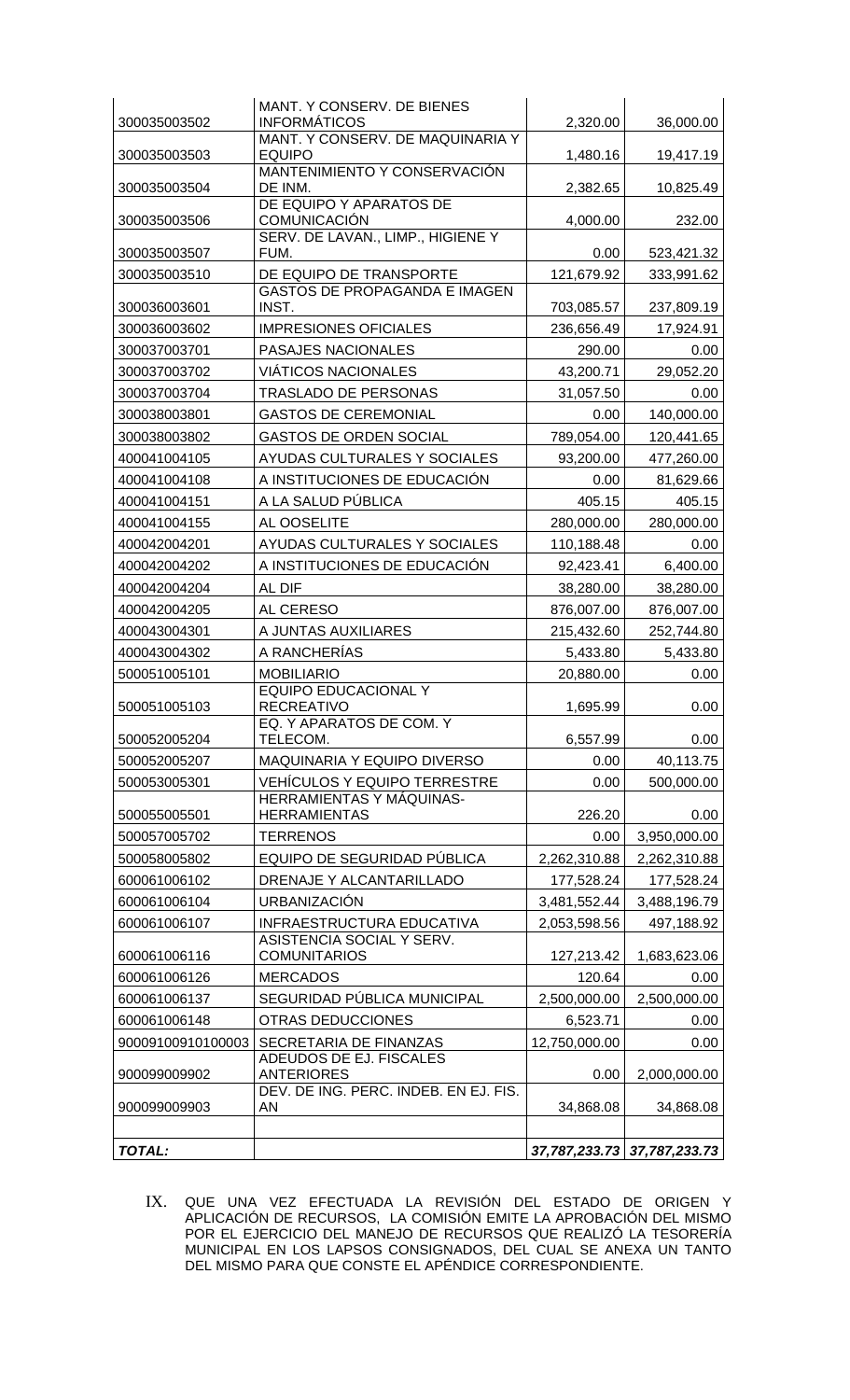X. QUE UNA VEZ EFECTUADA LA REVISIÓN AL REPORTE DE TRASPASOS PRESUPUESTALES, POR EL PERIODO COMPRENDIDO DEL 01 AL 31 DE AGOSTO DE 2013, POR LO TANTO Y EN TALES CIRCUNSTANCIAS ESTA COMISIÓN EMITE EL SIGUIENTE:

### **D I C T A M E N**

**PRIMERO.-** QUE SE APRUEBE EL ESTADO DE ORIGEN Y APLICACIÓN DE RECURSOS QUE COMPRENDE EL EJERCICIO DE LOS RECURSOS PÚBLICOS POR EL LAPSO COMPRENDIDO DEL 01 AL 31 DE AGOSTO DEL AÑO 2013, MANIFESTANDO CON ELLO QUE DICHO ESTADO FINANCIERO MUESTRA UNA FORMA RAZONABLE DE LA ADMINISTRACIÓN DEL ERARIO PÚBLICO EJERCIDO.

**SEGUNDO.-** SE APRUEBEN CADA UNO DE LOS TRASPASOS PRESUPUESTALES, POR EL PERIODO COMPRENDIDO DEL 01 AL 31 DE AGOSTO DE 2013.

**TERCERO.-** SE REMITA UNA COPIA A LA AUDITORIA SUPERIOR DEL ESTADO DE PUEBLA.- ATENTAMENTE.- TEHUACAN, PUEBLA A 25 DE SEPTIEMBRE DE 2013.- COMISION DE PATRIMONIO Y HACIENDA PÚBLICA MUNICIPAL.- GABRIELA BRINGAS DELGADO.- PRESIDENTA.- GRETA GARCIA SALAZAR.- MIEMBRO.- HUGO BOLAÑOS CABRERA.- FIRMAS ILEGIBLES".

SEÑOR PRESIDENTE MUNICIPAL, REGIDORES Y SINDICO MUNICIPAL, EN VOTACIÓN SE LES CONSULTA SI SE APRUEBA LA PROPUESTA PRESENTADA EN CUESTIÓN, LOS QUE ESTÉN POR LA AFIRMATIVA SÍRVANSE MANIFESTARLO LEVANTANDO LA MANO.

LOS REGIDORES ALMA ROSA GARCIA VEGA E ISAAC AGUILAR SÁNCHEZ, EMITEN SU VOTO EN CONTRA, POR LO QUE EL C. JOSÉ ORLANDO CUALLO CINTA, LES PREGUNTA SI TIENE ALGUN ARGUMENTO AL RESPECTO, MANIFESTANDO QUE NO TIENEN NINGÚN ARGUMENTO.

HABIÉNDOSE ANALIZADO AMPLIAMENTE EL CONTENIDO DEL DICTAMEN DE REFERENCIA, POR MAYORÍA CON 9 VOTOS A FAVOR Y 2 VOTOS EN CONTRA POR PARTE DE LOS REGIDORES ALMA ROSA GARCIA VEGA E ISAAC AGUILAR SÁNCHEZ, INTEGRANTES DEL HONORABLE CABILDO, SE DETERMINA EL SIGUIENTE:

# **A C U E R D O**

**PRIMERO.-** SE APRUEBA EL ESTADO DE ORIGEN Y APLICACIÓN DE RECURSOS QUE COMPRENDE EL EJERCICIO DE LOS RECURSOS PÚBLICOS POR EL LAPSO COMPRENDIDO DEL 01 AL 31 DE AGOSTO DEL AÑO 2013, MANIFESTANDO CON ELLO QUE DICHO ESTADO FINANCIERO MUESTRA UNA FORMA RAZONABLE DE LA ADMINISTRACIÓN DEL ERARIO PÚBLICO EJERCIDO, MISMO QUE ARROJA LO SIGUIENTE:

|                                 |               | ESTADO DE ORIGEN Y APLICACIÓN DE RECURSOS DEL 01 AL 31 DE AGOSTO DE 2013 |               |
|---------------------------------|---------------|--------------------------------------------------------------------------|---------------|
| <b>ORIGEN DE RECURSOS</b>       |               | <b>APLICACIÓN DE RECURSOS</b>                                            |               |
| <b>IMPUESTOS</b>                | 1,863,195.14  | <b>SERVICIOS PERSONALES</b>                                              | 13,192,231.95 |
| <b>DERECHOS</b>                 | 2,025,573.86  | <b>MATERIALES Y SUMINISTROS</b>                                          | 2,985,417.73  |
| <b>PRODUCTOS</b>                | 894,639.00    | <b>SERVICIOS GENERALES</b>                                               | 5,048,296.25  |
| <b>APROVECHAMIENTOS</b>         | 623,840.92    | SUBSIDIOS, TRANSFERENCIAS Y AYUDAS                                       | 3,955,947.09  |
| <b>PARTICIPACIONES</b>          | 22,893,163.72 | BIENES MUEBLES E INMUEBLES                                               | 29,133.98     |
| <b>INGRESOS EXTRAORDINARIOS</b> | 21,493,388.03 | <b>OBRA PUBLICA</b>                                                      | 22,271,758.66 |
| FONDO PARA LA INVERSION PUBLICA | 18,379,017.44 | DEUDA PUBLICA PASIVO CIRCULANTE Y OTROS                                  | 12,784,868.08 |
| TOTAL DE ORIGEN DE RECURSOS     | 68,172,818.11 | <b>TOTAL DE APLICACIÓN DE RECURSOS</b>                                   | 60,267,653.74 |
|                                 |               | REMANENTE DEL EJERCICIO                                                  | 7,905,164.37  |
|                                 |               | <b>SUMAS IGUALES</b>                                                     | 68,172,818.11 |

**SEGUNDO.-** SE APRUEBAN CADA UNO DE LOS TRASPASOS PRESUPUESTALES, POR EL PERIODO COMPRENDIDO DEL 01 AL 31 DE AGOSTO DE 2013, EL RESULTADO FINANCIERO OBTENIDO ES EL SIGUIENTE:

|  | <b>Número</b> | <b>Nombre</b> | rasp. | <b>Tasp</b> |
|--|---------------|---------------|-------|-------------|
|--|---------------|---------------|-------|-------------|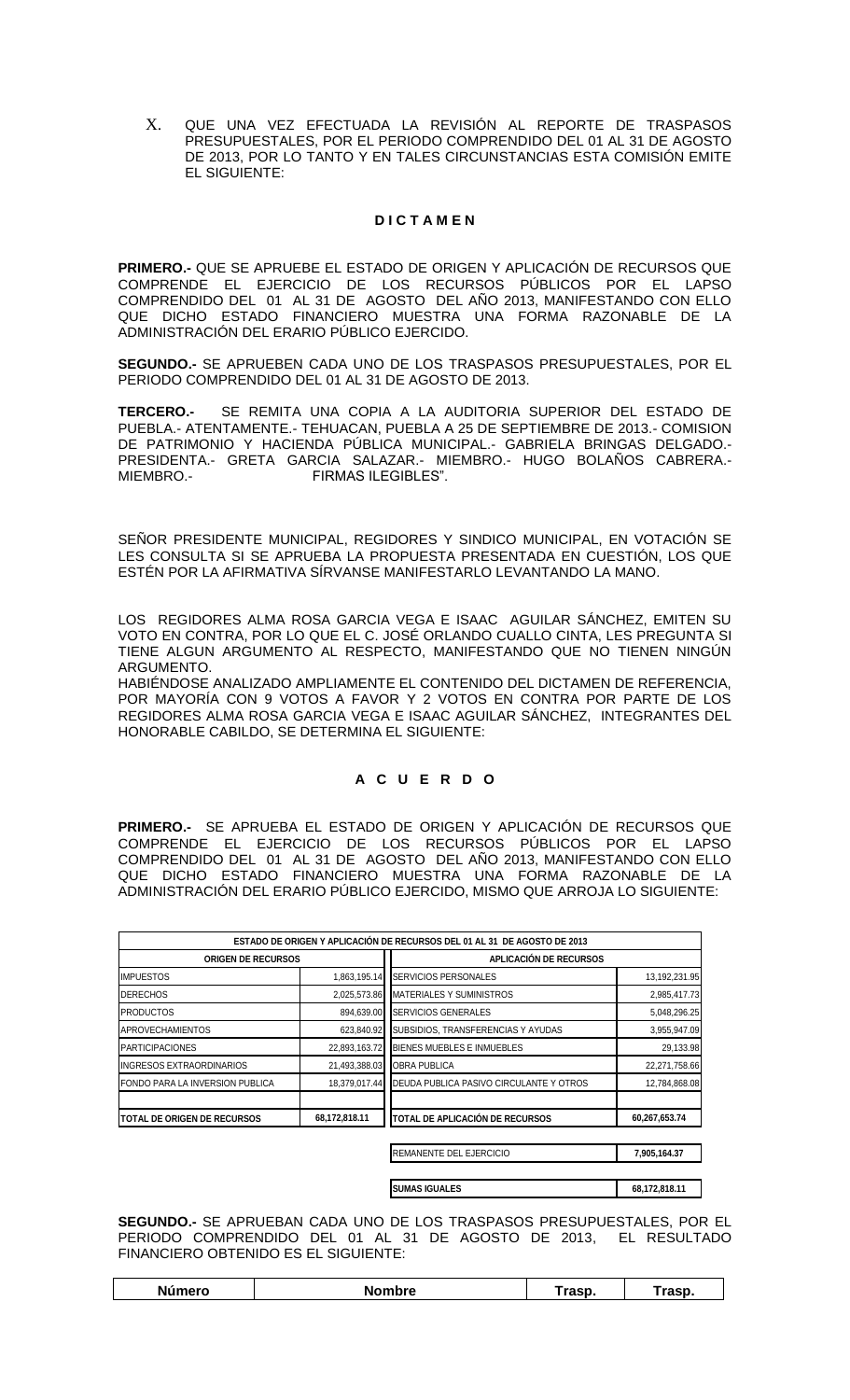| REGIDORES Y SÍNDICO<br>100011001101<br>0.00<br>2,806.00<br>SUELDOS AL PERSONAL DE<br><b>CONFIANZA</b><br>100011001104<br>383,854.09<br>4,705,457.76<br>SUELDOS AL PERSONAL DE BASE<br>128,322.00<br>100011001106<br>211,223.20<br>SALARIOS AL PERSONAL EVENTUAL<br>100012001202<br>314,164.20<br>44,113.74<br>PRIMAS DE VACACIONES Y<br><b>DOMINICAL</b><br>100013001305<br>100,424.16<br>4,758.62<br>100013001306<br><b>AGUINALDO</b><br>0.00<br>140,706.57<br><b>COMPENSACIONES POR SERVICIOS</b><br>100013001308<br><b>EVENTUALES</b><br>2,800.00<br>430,378.87<br>LIQ. POR INDEM. Y POR SUELDOS Y<br>SAL. CAÍ<br>100013001317<br>133,753.17<br>738,808.19<br><b>COMPENSACIONES</b><br>100013001350<br><b>EXTRAORDINARIAS</b><br>187,484.65<br>12,913.79<br>CUOTAS PARA EL SEG. DE VIDA DEL<br>100014001405<br><b>PERSONAL</b><br>605,055.02<br>300.00<br>100015001507<br><b>OTRAS PRESTACIONES</b><br>28,868.85<br>7,355.00<br>MATERIALES Y ÚTILES DE OFICINA<br>18,424.99<br>200021002101<br>200021002102<br>MATERIAL DE LIMPIEZA<br>25,776.84<br>MATERIAL DIDÁC. Y DE APOYO<br>200021002103<br><b>INFORMATIVO</b><br>0.00<br>643.03<br>MATERIALES Y ÚTILES DE IMPRESIÓN<br>Y REPRO<br>56,321.84<br>200021002105<br>401,642.00<br>MAT. Y ÚT. PARA EL PROC. EN EQ. Y<br>200021002106<br>B. INF<br>34,646.16<br>ALIMENTACIÓN DE PERSONAS<br>5,397.32<br>200022002201<br>482,225.35<br>UTENSILIOS PARA EL SERVICIO DE<br>0.00<br>91.59<br>200022002203<br><b>ALIMENTAC</b><br>200023002301<br><b>MATERIAS PRIMAS</b><br>1,948.80<br>0.00<br>REFACCIONES, ACCESORIOS Y<br><b>HERRAMIENTAS</b><br>200023002302<br>697,312.64<br>3,356,666.48<br><b>MEDICINAS Y PRODUCTOS</b><br><b>FARMACÉUTICOS</b><br>200025002503<br>11,865.11<br>0.00<br>MATERIALES, ACC. Y SUMINISTROS<br><b>MÉDICOS</b><br>200025002504<br>11,890.72<br>31,461.91<br>MATERIALES AGRÍCOLAS<br>200025002550<br>9,900.00<br>0.00<br><b>COMBUSTIBLES</b><br>200026002601<br>286,395.87<br>550,427.40<br><b>LUBRICANTES Y ADITIVOS</b><br>978.62<br>200026002602<br><b>VESTUARIO, UNIFORMES Y BLANCOS</b><br>2,134.40<br>200027002701<br>PRENDAS DE PROTECCIÓN<br>2,001,395.08<br>2,001,755.00<br>200027002702<br>MATERIALES DE SEGURIDAD PÚBLICA<br>200028002802<br>0.00<br>19,977.60<br>496.98<br>300031003101<br><b>SERVICIO POSTAL</b><br>420.43<br>SERVICIO TELEFÓNICO<br>300031003103<br>19,484.18<br>0.00<br>SERVICIO DE ENERGÍA ELÉCTRICA<br>3,000,395.17<br>300031003104<br>1,240,792.20<br>ARRENDAMIENTO DE EDIFICIOS Y<br>300032003201<br><b>LOCALES</b><br>3,504.66<br>71,878.45<br>ARRENDAMIENTO DE VEHÍCULOS<br>0.00<br>148,598.80<br>300032003205<br>ARRENDAMIENTOS ESPECIALES<br>152,353.27<br>300032003206<br><b>ASESORÍAS</b><br>300033003301<br>461,001.86<br>459,524.06<br>SERVICIOS DE INFORMÁTICA<br>20,278.14<br>300033003302<br><b>FLETES Y MANIOBRAS</b><br>300034003402<br>74,820.00<br><b>SERVICIOS BANCARIOS Y</b><br><b>FINANCIEROS</b><br>300034003403<br>340, 167. 73<br>148,084.38<br><b>SEGUROS DE BIENES</b><br><b>PATRIMONIALES</b><br>300034003404<br>177,450.87<br>23,109.40<br>OTROS IMPUESTOS Y DERECHOS<br>300034003407<br>10,484.75<br>197,030.29<br>300034003413<br>1,163,480.65<br>1,163,480.65<br><b>SERVICIOS DE LIMPIA</b><br>MANT. Y CONSERVACIÓN DE MOB. Y<br><b>EQUIPO</b><br>300035003501<br>0.00<br>3,862.81<br><b>MANT. Y CONSERV. DE BIENES</b><br><b>INFORMÁTICOS</b><br>300035003502<br>2,320.00<br>36,000.00<br>MANT. Y CONSERV. DE MAQUINARIA Y<br><b>EQUIPO</b><br>300035003503<br>1,480.16<br>19,417.19 |  | <b>Recibidos</b> | <b>Otorgados</b> |
|-------------------------------------------------------------------------------------------------------------------------------------------------------------------------------------------------------------------------------------------------------------------------------------------------------------------------------------------------------------------------------------------------------------------------------------------------------------------------------------------------------------------------------------------------------------------------------------------------------------------------------------------------------------------------------------------------------------------------------------------------------------------------------------------------------------------------------------------------------------------------------------------------------------------------------------------------------------------------------------------------------------------------------------------------------------------------------------------------------------------------------------------------------------------------------------------------------------------------------------------------------------------------------------------------------------------------------------------------------------------------------------------------------------------------------------------------------------------------------------------------------------------------------------------------------------------------------------------------------------------------------------------------------------------------------------------------------------------------------------------------------------------------------------------------------------------------------------------------------------------------------------------------------------------------------------------------------------------------------------------------------------------------------------------------------------------------------------------------------------------------------------------------------------------------------------------------------------------------------------------------------------------------------------------------------------------------------------------------------------------------------------------------------------------------------------------------------------------------------------------------------------------------------------------------------------------------------------------------------------------------------------------------------------------------------------------------------------------------------------------------------------------------------------------------------------------------------------------------------------------------------------------------------------------------------------------------------------------------------------------------------------------------------------------------------------------------------------------------------------------------------------------------------------------------------------------------------------------------------------------------------------------------------------------------------------------------------------------------------------------------------------------------------------------------------------------------------------------------------------------------------------------------------------|--|------------------|------------------|
|                                                                                                                                                                                                                                                                                                                                                                                                                                                                                                                                                                                                                                                                                                                                                                                                                                                                                                                                                                                                                                                                                                                                                                                                                                                                                                                                                                                                                                                                                                                                                                                                                                                                                                                                                                                                                                                                                                                                                                                                                                                                                                                                                                                                                                                                                                                                                                                                                                                                                                                                                                                                                                                                                                                                                                                                                                                                                                                                                                                                                                                                                                                                                                                                                                                                                                                                                                                                                                                                                                                                     |  |                  |                  |
| 250,826.83<br>8,063.34<br>16,270.94<br>55,985.33<br>278,557.94<br>16,613.62<br>177,527.44<br>6,336.37                                                                                                                                                                                                                                                                                                                                                                                                                                                                                                                                                                                                                                                                                                                                                                                                                                                                                                                                                                                                                                                                                                                                                                                                                                                                                                                                                                                                                                                                                                                                                                                                                                                                                                                                                                                                                                                                                                                                                                                                                                                                                                                                                                                                                                                                                                                                                                                                                                                                                                                                                                                                                                                                                                                                                                                                                                                                                                                                                                                                                                                                                                                                                                                                                                                                                                                                                                                                                               |  |                  |                  |
|                                                                                                                                                                                                                                                                                                                                                                                                                                                                                                                                                                                                                                                                                                                                                                                                                                                                                                                                                                                                                                                                                                                                                                                                                                                                                                                                                                                                                                                                                                                                                                                                                                                                                                                                                                                                                                                                                                                                                                                                                                                                                                                                                                                                                                                                                                                                                                                                                                                                                                                                                                                                                                                                                                                                                                                                                                                                                                                                                                                                                                                                                                                                                                                                                                                                                                                                                                                                                                                                                                                                     |  |                  |                  |
|                                                                                                                                                                                                                                                                                                                                                                                                                                                                                                                                                                                                                                                                                                                                                                                                                                                                                                                                                                                                                                                                                                                                                                                                                                                                                                                                                                                                                                                                                                                                                                                                                                                                                                                                                                                                                                                                                                                                                                                                                                                                                                                                                                                                                                                                                                                                                                                                                                                                                                                                                                                                                                                                                                                                                                                                                                                                                                                                                                                                                                                                                                                                                                                                                                                                                                                                                                                                                                                                                                                                     |  |                  |                  |
|                                                                                                                                                                                                                                                                                                                                                                                                                                                                                                                                                                                                                                                                                                                                                                                                                                                                                                                                                                                                                                                                                                                                                                                                                                                                                                                                                                                                                                                                                                                                                                                                                                                                                                                                                                                                                                                                                                                                                                                                                                                                                                                                                                                                                                                                                                                                                                                                                                                                                                                                                                                                                                                                                                                                                                                                                                                                                                                                                                                                                                                                                                                                                                                                                                                                                                                                                                                                                                                                                                                                     |  |                  |                  |
|                                                                                                                                                                                                                                                                                                                                                                                                                                                                                                                                                                                                                                                                                                                                                                                                                                                                                                                                                                                                                                                                                                                                                                                                                                                                                                                                                                                                                                                                                                                                                                                                                                                                                                                                                                                                                                                                                                                                                                                                                                                                                                                                                                                                                                                                                                                                                                                                                                                                                                                                                                                                                                                                                                                                                                                                                                                                                                                                                                                                                                                                                                                                                                                                                                                                                                                                                                                                                                                                                                                                     |  |                  |                  |
|                                                                                                                                                                                                                                                                                                                                                                                                                                                                                                                                                                                                                                                                                                                                                                                                                                                                                                                                                                                                                                                                                                                                                                                                                                                                                                                                                                                                                                                                                                                                                                                                                                                                                                                                                                                                                                                                                                                                                                                                                                                                                                                                                                                                                                                                                                                                                                                                                                                                                                                                                                                                                                                                                                                                                                                                                                                                                                                                                                                                                                                                                                                                                                                                                                                                                                                                                                                                                                                                                                                                     |  |                  |                  |
|                                                                                                                                                                                                                                                                                                                                                                                                                                                                                                                                                                                                                                                                                                                                                                                                                                                                                                                                                                                                                                                                                                                                                                                                                                                                                                                                                                                                                                                                                                                                                                                                                                                                                                                                                                                                                                                                                                                                                                                                                                                                                                                                                                                                                                                                                                                                                                                                                                                                                                                                                                                                                                                                                                                                                                                                                                                                                                                                                                                                                                                                                                                                                                                                                                                                                                                                                                                                                                                                                                                                     |  |                  |                  |
|                                                                                                                                                                                                                                                                                                                                                                                                                                                                                                                                                                                                                                                                                                                                                                                                                                                                                                                                                                                                                                                                                                                                                                                                                                                                                                                                                                                                                                                                                                                                                                                                                                                                                                                                                                                                                                                                                                                                                                                                                                                                                                                                                                                                                                                                                                                                                                                                                                                                                                                                                                                                                                                                                                                                                                                                                                                                                                                                                                                                                                                                                                                                                                                                                                                                                                                                                                                                                                                                                                                                     |  |                  |                  |
|                                                                                                                                                                                                                                                                                                                                                                                                                                                                                                                                                                                                                                                                                                                                                                                                                                                                                                                                                                                                                                                                                                                                                                                                                                                                                                                                                                                                                                                                                                                                                                                                                                                                                                                                                                                                                                                                                                                                                                                                                                                                                                                                                                                                                                                                                                                                                                                                                                                                                                                                                                                                                                                                                                                                                                                                                                                                                                                                                                                                                                                                                                                                                                                                                                                                                                                                                                                                                                                                                                                                     |  |                  |                  |
|                                                                                                                                                                                                                                                                                                                                                                                                                                                                                                                                                                                                                                                                                                                                                                                                                                                                                                                                                                                                                                                                                                                                                                                                                                                                                                                                                                                                                                                                                                                                                                                                                                                                                                                                                                                                                                                                                                                                                                                                                                                                                                                                                                                                                                                                                                                                                                                                                                                                                                                                                                                                                                                                                                                                                                                                                                                                                                                                                                                                                                                                                                                                                                                                                                                                                                                                                                                                                                                                                                                                     |  |                  |                  |
|                                                                                                                                                                                                                                                                                                                                                                                                                                                                                                                                                                                                                                                                                                                                                                                                                                                                                                                                                                                                                                                                                                                                                                                                                                                                                                                                                                                                                                                                                                                                                                                                                                                                                                                                                                                                                                                                                                                                                                                                                                                                                                                                                                                                                                                                                                                                                                                                                                                                                                                                                                                                                                                                                                                                                                                                                                                                                                                                                                                                                                                                                                                                                                                                                                                                                                                                                                                                                                                                                                                                     |  |                  |                  |
|                                                                                                                                                                                                                                                                                                                                                                                                                                                                                                                                                                                                                                                                                                                                                                                                                                                                                                                                                                                                                                                                                                                                                                                                                                                                                                                                                                                                                                                                                                                                                                                                                                                                                                                                                                                                                                                                                                                                                                                                                                                                                                                                                                                                                                                                                                                                                                                                                                                                                                                                                                                                                                                                                                                                                                                                                                                                                                                                                                                                                                                                                                                                                                                                                                                                                                                                                                                                                                                                                                                                     |  |                  |                  |
|                                                                                                                                                                                                                                                                                                                                                                                                                                                                                                                                                                                                                                                                                                                                                                                                                                                                                                                                                                                                                                                                                                                                                                                                                                                                                                                                                                                                                                                                                                                                                                                                                                                                                                                                                                                                                                                                                                                                                                                                                                                                                                                                                                                                                                                                                                                                                                                                                                                                                                                                                                                                                                                                                                                                                                                                                                                                                                                                                                                                                                                                                                                                                                                                                                                                                                                                                                                                                                                                                                                                     |  |                  |                  |
|                                                                                                                                                                                                                                                                                                                                                                                                                                                                                                                                                                                                                                                                                                                                                                                                                                                                                                                                                                                                                                                                                                                                                                                                                                                                                                                                                                                                                                                                                                                                                                                                                                                                                                                                                                                                                                                                                                                                                                                                                                                                                                                                                                                                                                                                                                                                                                                                                                                                                                                                                                                                                                                                                                                                                                                                                                                                                                                                                                                                                                                                                                                                                                                                                                                                                                                                                                                                                                                                                                                                     |  |                  |                  |
|                                                                                                                                                                                                                                                                                                                                                                                                                                                                                                                                                                                                                                                                                                                                                                                                                                                                                                                                                                                                                                                                                                                                                                                                                                                                                                                                                                                                                                                                                                                                                                                                                                                                                                                                                                                                                                                                                                                                                                                                                                                                                                                                                                                                                                                                                                                                                                                                                                                                                                                                                                                                                                                                                                                                                                                                                                                                                                                                                                                                                                                                                                                                                                                                                                                                                                                                                                                                                                                                                                                                     |  |                  |                  |
|                                                                                                                                                                                                                                                                                                                                                                                                                                                                                                                                                                                                                                                                                                                                                                                                                                                                                                                                                                                                                                                                                                                                                                                                                                                                                                                                                                                                                                                                                                                                                                                                                                                                                                                                                                                                                                                                                                                                                                                                                                                                                                                                                                                                                                                                                                                                                                                                                                                                                                                                                                                                                                                                                                                                                                                                                                                                                                                                                                                                                                                                                                                                                                                                                                                                                                                                                                                                                                                                                                                                     |  |                  |                  |
|                                                                                                                                                                                                                                                                                                                                                                                                                                                                                                                                                                                                                                                                                                                                                                                                                                                                                                                                                                                                                                                                                                                                                                                                                                                                                                                                                                                                                                                                                                                                                                                                                                                                                                                                                                                                                                                                                                                                                                                                                                                                                                                                                                                                                                                                                                                                                                                                                                                                                                                                                                                                                                                                                                                                                                                                                                                                                                                                                                                                                                                                                                                                                                                                                                                                                                                                                                                                                                                                                                                                     |  |                  |                  |
|                                                                                                                                                                                                                                                                                                                                                                                                                                                                                                                                                                                                                                                                                                                                                                                                                                                                                                                                                                                                                                                                                                                                                                                                                                                                                                                                                                                                                                                                                                                                                                                                                                                                                                                                                                                                                                                                                                                                                                                                                                                                                                                                                                                                                                                                                                                                                                                                                                                                                                                                                                                                                                                                                                                                                                                                                                                                                                                                                                                                                                                                                                                                                                                                                                                                                                                                                                                                                                                                                                                                     |  |                  |                  |
|                                                                                                                                                                                                                                                                                                                                                                                                                                                                                                                                                                                                                                                                                                                                                                                                                                                                                                                                                                                                                                                                                                                                                                                                                                                                                                                                                                                                                                                                                                                                                                                                                                                                                                                                                                                                                                                                                                                                                                                                                                                                                                                                                                                                                                                                                                                                                                                                                                                                                                                                                                                                                                                                                                                                                                                                                                                                                                                                                                                                                                                                                                                                                                                                                                                                                                                                                                                                                                                                                                                                     |  |                  |                  |
|                                                                                                                                                                                                                                                                                                                                                                                                                                                                                                                                                                                                                                                                                                                                                                                                                                                                                                                                                                                                                                                                                                                                                                                                                                                                                                                                                                                                                                                                                                                                                                                                                                                                                                                                                                                                                                                                                                                                                                                                                                                                                                                                                                                                                                                                                                                                                                                                                                                                                                                                                                                                                                                                                                                                                                                                                                                                                                                                                                                                                                                                                                                                                                                                                                                                                                                                                                                                                                                                                                                                     |  |                  |                  |
|                                                                                                                                                                                                                                                                                                                                                                                                                                                                                                                                                                                                                                                                                                                                                                                                                                                                                                                                                                                                                                                                                                                                                                                                                                                                                                                                                                                                                                                                                                                                                                                                                                                                                                                                                                                                                                                                                                                                                                                                                                                                                                                                                                                                                                                                                                                                                                                                                                                                                                                                                                                                                                                                                                                                                                                                                                                                                                                                                                                                                                                                                                                                                                                                                                                                                                                                                                                                                                                                                                                                     |  |                  |                  |
|                                                                                                                                                                                                                                                                                                                                                                                                                                                                                                                                                                                                                                                                                                                                                                                                                                                                                                                                                                                                                                                                                                                                                                                                                                                                                                                                                                                                                                                                                                                                                                                                                                                                                                                                                                                                                                                                                                                                                                                                                                                                                                                                                                                                                                                                                                                                                                                                                                                                                                                                                                                                                                                                                                                                                                                                                                                                                                                                                                                                                                                                                                                                                                                                                                                                                                                                                                                                                                                                                                                                     |  |                  |                  |
|                                                                                                                                                                                                                                                                                                                                                                                                                                                                                                                                                                                                                                                                                                                                                                                                                                                                                                                                                                                                                                                                                                                                                                                                                                                                                                                                                                                                                                                                                                                                                                                                                                                                                                                                                                                                                                                                                                                                                                                                                                                                                                                                                                                                                                                                                                                                                                                                                                                                                                                                                                                                                                                                                                                                                                                                                                                                                                                                                                                                                                                                                                                                                                                                                                                                                                                                                                                                                                                                                                                                     |  |                  |                  |
|                                                                                                                                                                                                                                                                                                                                                                                                                                                                                                                                                                                                                                                                                                                                                                                                                                                                                                                                                                                                                                                                                                                                                                                                                                                                                                                                                                                                                                                                                                                                                                                                                                                                                                                                                                                                                                                                                                                                                                                                                                                                                                                                                                                                                                                                                                                                                                                                                                                                                                                                                                                                                                                                                                                                                                                                                                                                                                                                                                                                                                                                                                                                                                                                                                                                                                                                                                                                                                                                                                                                     |  |                  |                  |
|                                                                                                                                                                                                                                                                                                                                                                                                                                                                                                                                                                                                                                                                                                                                                                                                                                                                                                                                                                                                                                                                                                                                                                                                                                                                                                                                                                                                                                                                                                                                                                                                                                                                                                                                                                                                                                                                                                                                                                                                                                                                                                                                                                                                                                                                                                                                                                                                                                                                                                                                                                                                                                                                                                                                                                                                                                                                                                                                                                                                                                                                                                                                                                                                                                                                                                                                                                                                                                                                                                                                     |  |                  |                  |
|                                                                                                                                                                                                                                                                                                                                                                                                                                                                                                                                                                                                                                                                                                                                                                                                                                                                                                                                                                                                                                                                                                                                                                                                                                                                                                                                                                                                                                                                                                                                                                                                                                                                                                                                                                                                                                                                                                                                                                                                                                                                                                                                                                                                                                                                                                                                                                                                                                                                                                                                                                                                                                                                                                                                                                                                                                                                                                                                                                                                                                                                                                                                                                                                                                                                                                                                                                                                                                                                                                                                     |  |                  |                  |
|                                                                                                                                                                                                                                                                                                                                                                                                                                                                                                                                                                                                                                                                                                                                                                                                                                                                                                                                                                                                                                                                                                                                                                                                                                                                                                                                                                                                                                                                                                                                                                                                                                                                                                                                                                                                                                                                                                                                                                                                                                                                                                                                                                                                                                                                                                                                                                                                                                                                                                                                                                                                                                                                                                                                                                                                                                                                                                                                                                                                                                                                                                                                                                                                                                                                                                                                                                                                                                                                                                                                     |  |                  |                  |
|                                                                                                                                                                                                                                                                                                                                                                                                                                                                                                                                                                                                                                                                                                                                                                                                                                                                                                                                                                                                                                                                                                                                                                                                                                                                                                                                                                                                                                                                                                                                                                                                                                                                                                                                                                                                                                                                                                                                                                                                                                                                                                                                                                                                                                                                                                                                                                                                                                                                                                                                                                                                                                                                                                                                                                                                                                                                                                                                                                                                                                                                                                                                                                                                                                                                                                                                                                                                                                                                                                                                     |  |                  |                  |
|                                                                                                                                                                                                                                                                                                                                                                                                                                                                                                                                                                                                                                                                                                                                                                                                                                                                                                                                                                                                                                                                                                                                                                                                                                                                                                                                                                                                                                                                                                                                                                                                                                                                                                                                                                                                                                                                                                                                                                                                                                                                                                                                                                                                                                                                                                                                                                                                                                                                                                                                                                                                                                                                                                                                                                                                                                                                                                                                                                                                                                                                                                                                                                                                                                                                                                                                                                                                                                                                                                                                     |  |                  |                  |
|                                                                                                                                                                                                                                                                                                                                                                                                                                                                                                                                                                                                                                                                                                                                                                                                                                                                                                                                                                                                                                                                                                                                                                                                                                                                                                                                                                                                                                                                                                                                                                                                                                                                                                                                                                                                                                                                                                                                                                                                                                                                                                                                                                                                                                                                                                                                                                                                                                                                                                                                                                                                                                                                                                                                                                                                                                                                                                                                                                                                                                                                                                                                                                                                                                                                                                                                                                                                                                                                                                                                     |  |                  |                  |
|                                                                                                                                                                                                                                                                                                                                                                                                                                                                                                                                                                                                                                                                                                                                                                                                                                                                                                                                                                                                                                                                                                                                                                                                                                                                                                                                                                                                                                                                                                                                                                                                                                                                                                                                                                                                                                                                                                                                                                                                                                                                                                                                                                                                                                                                                                                                                                                                                                                                                                                                                                                                                                                                                                                                                                                                                                                                                                                                                                                                                                                                                                                                                                                                                                                                                                                                                                                                                                                                                                                                     |  |                  |                  |
|                                                                                                                                                                                                                                                                                                                                                                                                                                                                                                                                                                                                                                                                                                                                                                                                                                                                                                                                                                                                                                                                                                                                                                                                                                                                                                                                                                                                                                                                                                                                                                                                                                                                                                                                                                                                                                                                                                                                                                                                                                                                                                                                                                                                                                                                                                                                                                                                                                                                                                                                                                                                                                                                                                                                                                                                                                                                                                                                                                                                                                                                                                                                                                                                                                                                                                                                                                                                                                                                                                                                     |  |                  |                  |
|                                                                                                                                                                                                                                                                                                                                                                                                                                                                                                                                                                                                                                                                                                                                                                                                                                                                                                                                                                                                                                                                                                                                                                                                                                                                                                                                                                                                                                                                                                                                                                                                                                                                                                                                                                                                                                                                                                                                                                                                                                                                                                                                                                                                                                                                                                                                                                                                                                                                                                                                                                                                                                                                                                                                                                                                                                                                                                                                                                                                                                                                                                                                                                                                                                                                                                                                                                                                                                                                                                                                     |  |                  |                  |
|                                                                                                                                                                                                                                                                                                                                                                                                                                                                                                                                                                                                                                                                                                                                                                                                                                                                                                                                                                                                                                                                                                                                                                                                                                                                                                                                                                                                                                                                                                                                                                                                                                                                                                                                                                                                                                                                                                                                                                                                                                                                                                                                                                                                                                                                                                                                                                                                                                                                                                                                                                                                                                                                                                                                                                                                                                                                                                                                                                                                                                                                                                                                                                                                                                                                                                                                                                                                                                                                                                                                     |  |                  |                  |
|                                                                                                                                                                                                                                                                                                                                                                                                                                                                                                                                                                                                                                                                                                                                                                                                                                                                                                                                                                                                                                                                                                                                                                                                                                                                                                                                                                                                                                                                                                                                                                                                                                                                                                                                                                                                                                                                                                                                                                                                                                                                                                                                                                                                                                                                                                                                                                                                                                                                                                                                                                                                                                                                                                                                                                                                                                                                                                                                                                                                                                                                                                                                                                                                                                                                                                                                                                                                                                                                                                                                     |  |                  |                  |
|                                                                                                                                                                                                                                                                                                                                                                                                                                                                                                                                                                                                                                                                                                                                                                                                                                                                                                                                                                                                                                                                                                                                                                                                                                                                                                                                                                                                                                                                                                                                                                                                                                                                                                                                                                                                                                                                                                                                                                                                                                                                                                                                                                                                                                                                                                                                                                                                                                                                                                                                                                                                                                                                                                                                                                                                                                                                                                                                                                                                                                                                                                                                                                                                                                                                                                                                                                                                                                                                                                                                     |  |                  |                  |
|                                                                                                                                                                                                                                                                                                                                                                                                                                                                                                                                                                                                                                                                                                                                                                                                                                                                                                                                                                                                                                                                                                                                                                                                                                                                                                                                                                                                                                                                                                                                                                                                                                                                                                                                                                                                                                                                                                                                                                                                                                                                                                                                                                                                                                                                                                                                                                                                                                                                                                                                                                                                                                                                                                                                                                                                                                                                                                                                                                                                                                                                                                                                                                                                                                                                                                                                                                                                                                                                                                                                     |  |                  |                  |
|                                                                                                                                                                                                                                                                                                                                                                                                                                                                                                                                                                                                                                                                                                                                                                                                                                                                                                                                                                                                                                                                                                                                                                                                                                                                                                                                                                                                                                                                                                                                                                                                                                                                                                                                                                                                                                                                                                                                                                                                                                                                                                                                                                                                                                                                                                                                                                                                                                                                                                                                                                                                                                                                                                                                                                                                                                                                                                                                                                                                                                                                                                                                                                                                                                                                                                                                                                                                                                                                                                                                     |  |                  |                  |
|                                                                                                                                                                                                                                                                                                                                                                                                                                                                                                                                                                                                                                                                                                                                                                                                                                                                                                                                                                                                                                                                                                                                                                                                                                                                                                                                                                                                                                                                                                                                                                                                                                                                                                                                                                                                                                                                                                                                                                                                                                                                                                                                                                                                                                                                                                                                                                                                                                                                                                                                                                                                                                                                                                                                                                                                                                                                                                                                                                                                                                                                                                                                                                                                                                                                                                                                                                                                                                                                                                                                     |  |                  |                  |
|                                                                                                                                                                                                                                                                                                                                                                                                                                                                                                                                                                                                                                                                                                                                                                                                                                                                                                                                                                                                                                                                                                                                                                                                                                                                                                                                                                                                                                                                                                                                                                                                                                                                                                                                                                                                                                                                                                                                                                                                                                                                                                                                                                                                                                                                                                                                                                                                                                                                                                                                                                                                                                                                                                                                                                                                                                                                                                                                                                                                                                                                                                                                                                                                                                                                                                                                                                                                                                                                                                                                     |  |                  |                  |
|                                                                                                                                                                                                                                                                                                                                                                                                                                                                                                                                                                                                                                                                                                                                                                                                                                                                                                                                                                                                                                                                                                                                                                                                                                                                                                                                                                                                                                                                                                                                                                                                                                                                                                                                                                                                                                                                                                                                                                                                                                                                                                                                                                                                                                                                                                                                                                                                                                                                                                                                                                                                                                                                                                                                                                                                                                                                                                                                                                                                                                                                                                                                                                                                                                                                                                                                                                                                                                                                                                                                     |  |                  |                  |
|                                                                                                                                                                                                                                                                                                                                                                                                                                                                                                                                                                                                                                                                                                                                                                                                                                                                                                                                                                                                                                                                                                                                                                                                                                                                                                                                                                                                                                                                                                                                                                                                                                                                                                                                                                                                                                                                                                                                                                                                                                                                                                                                                                                                                                                                                                                                                                                                                                                                                                                                                                                                                                                                                                                                                                                                                                                                                                                                                                                                                                                                                                                                                                                                                                                                                                                                                                                                                                                                                                                                     |  |                  |                  |
|                                                                                                                                                                                                                                                                                                                                                                                                                                                                                                                                                                                                                                                                                                                                                                                                                                                                                                                                                                                                                                                                                                                                                                                                                                                                                                                                                                                                                                                                                                                                                                                                                                                                                                                                                                                                                                                                                                                                                                                                                                                                                                                                                                                                                                                                                                                                                                                                                                                                                                                                                                                                                                                                                                                                                                                                                                                                                                                                                                                                                                                                                                                                                                                                                                                                                                                                                                                                                                                                                                                                     |  |                  |                  |
|                                                                                                                                                                                                                                                                                                                                                                                                                                                                                                                                                                                                                                                                                                                                                                                                                                                                                                                                                                                                                                                                                                                                                                                                                                                                                                                                                                                                                                                                                                                                                                                                                                                                                                                                                                                                                                                                                                                                                                                                                                                                                                                                                                                                                                                                                                                                                                                                                                                                                                                                                                                                                                                                                                                                                                                                                                                                                                                                                                                                                                                                                                                                                                                                                                                                                                                                                                                                                                                                                                                                     |  |                  |                  |
|                                                                                                                                                                                                                                                                                                                                                                                                                                                                                                                                                                                                                                                                                                                                                                                                                                                                                                                                                                                                                                                                                                                                                                                                                                                                                                                                                                                                                                                                                                                                                                                                                                                                                                                                                                                                                                                                                                                                                                                                                                                                                                                                                                                                                                                                                                                                                                                                                                                                                                                                                                                                                                                                                                                                                                                                                                                                                                                                                                                                                                                                                                                                                                                                                                                                                                                                                                                                                                                                                                                                     |  |                  |                  |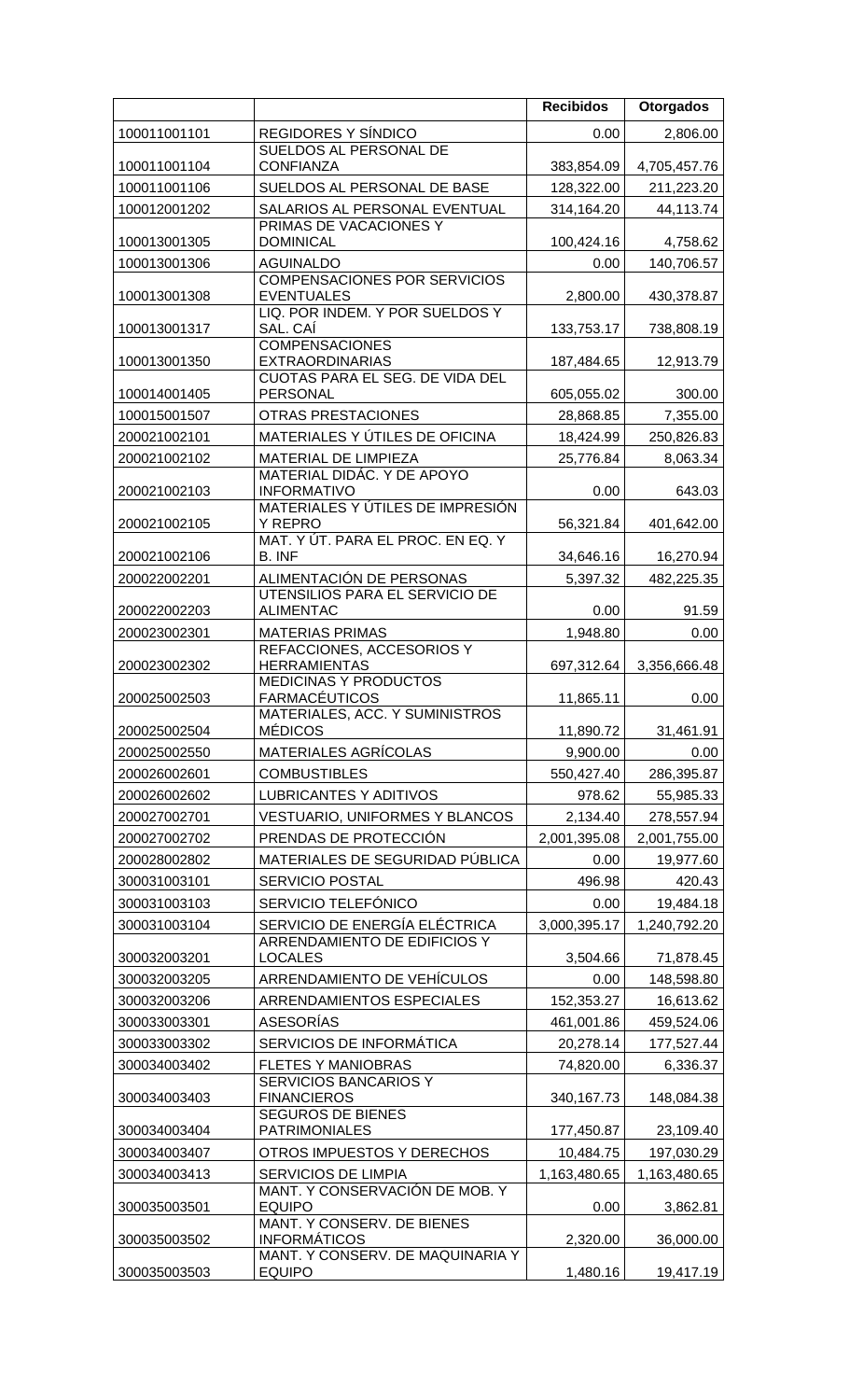| 300035003504      | MANTENIMIENTO Y CONSERVACIÓN<br>DE INM.                    | 2,382.65      | 10,825.49                   |
|-------------------|------------------------------------------------------------|---------------|-----------------------------|
|                   | DE EQUIPO Y APARATOS DE                                    |               |                             |
| 300035003506      | <b>COMUNICACIÓN</b>                                        | 4,000.00      | 232.00                      |
| 300035003507      | SERV. DE LAVAN., LIMP., HIGIENE Y<br>FUM.                  | 0.00          | 523,421.32                  |
| 300035003510      | DE EQUIPO DE TRANSPORTE                                    | 121,679.92    | 333,991.62                  |
| 300036003601      | GASTOS DE PROPAGANDA E IMAGEN<br>INST.                     | 703,085.57    | 237,809.19                  |
| 300036003602      | <b>IMPRESIONES OFICIALES</b>                               | 236,656.49    | 17,924.91                   |
| 300037003701      | PASAJES NACIONALES                                         | 290.00        | 0.00                        |
| 300037003702      | <b>VIÁTICOS NACIONALES</b>                                 | 43,200.71     | 29,052.20                   |
| 300037003704      | <b>TRASLADO DE PERSONAS</b>                                | 31,057.50     | 0.00                        |
| 300038003801      | <b>GASTOS DE CEREMONIAL</b>                                | 0.00          | 140,000.00                  |
| 300038003802      | <b>GASTOS DE ORDEN SOCIAL</b>                              | 789,054.00    | 120,441.65                  |
| 400041004105      | AYUDAS CULTURALES Y SOCIALES                               | 93,200.00     | 477,260.00                  |
| 400041004108      | A INSTITUCIONES DE EDUCACIÓN                               | 0.00          | 81,629.66                   |
| 400041004151      | A LA SALUD PÚBLICA                                         | 405.15        | 405.15                      |
| 400041004155      | AL OOSELITE                                                | 280,000.00    | 280,000.00                  |
| 400042004201      | AYUDAS CULTURALES Y SOCIALES                               | 110,188.48    | 0.00                        |
| 400042004202      | A INSTITUCIONES DE EDUCACIÓN                               | 92,423.41     | 6,400.00                    |
| 400042004204      | AL DIF                                                     | 38,280.00     | 38,280.00                   |
| 400042004205      | AL CERESO                                                  | 876,007.00    | 876,007.00                  |
| 400043004301      | A JUNTAS AUXILIARES                                        | 215,432.60    | 252,744.80                  |
| 400043004302      | A RANCHERÍAS                                               | 5,433.80      | 5,433.80                    |
| 500051005101      | <b>MOBILIARIO</b>                                          | 20,880.00     | 0.00                        |
| 500051005103      | <b>EQUIPO EDUCACIONAL Y</b><br><b>RECREATIVO</b>           | 1,695.99      | 0.00                        |
|                   | EQ. Y APARATOS DE COM. Y                                   |               |                             |
| 500052005204      | TELECOM.                                                   | 6,557.99      | 0.00                        |
| 500052005207      | MAQUINARIA Y EQUIPO DIVERSO                                | 0.00          | 40,113.75                   |
| 500053005301      | VEHÍCULOS Y EQUIPO TERRESTRE                               | 0.00          | 500,000.00                  |
| 500055005501      | HERRAMIENTAS Y MÁQUINAS-<br><b>HERRAMIENTAS</b>            | 226.20        | 0.00                        |
| 500057005702      | <b>TERRENOS</b>                                            | 0.00          | 3,950,000.00                |
| 500058005802      | EQUIPO DE SEGURIDAD PÚBLICA                                | 2,262,310.88  | 2,262,310.88                |
| 600061006102      | DRENAJE Y ALCANTARILLADO                                   | 177,528.24    | 177,528.24                  |
| 600061006104      | <b>URBANIZACIÓN</b>                                        | 3,481,552.44  | 3,488,196.79                |
| 600061006107      | INFRAESTRUCTURA EDUCATIVA                                  | 2,053,598.56  | 497,188.92                  |
| 600061006116      | ASISTENCIA SOCIAL Y SERV.<br><b>COMUNITARIOS</b>           | 127,213.42    | 1,683,623.06                |
| 600061006126      | <b>MERCADOS</b>                                            | 120.64        | 0.00                        |
| 600061006137      | SEGURIDAD PÚBLICA MUNICIPAL                                | 2,500,000.00  | 2,500,000.00                |
| 600061006148      | OTRAS DEDUCCIONES                                          | 6,523.71      | 0.00                        |
| 90009100910100003 | SECRETARIA DE FINANZAS                                     | 12,750,000.00 | 0.00                        |
|                   | ADEUDOS DE EJ. FISCALES                                    |               |                             |
| 900099009902      | <b>ANTERIORES</b><br>DEV. DE ING. PERC. INDEB. EN EJ. FIS. | 0.00          | 2,000,000.00                |
| 900099009903      | AN                                                         | 34,868.08     | 34,868.08                   |
|                   |                                                            |               |                             |
| TOTAL:            |                                                            |               | 37,787,233.73 37,787,233.73 |

**TERCERO.-** SE REMITA UNA COPIA A LA AUDITORIA SUPERIOR DEL ESTADO DE PUEBLA.

LO ANTERIOR CON FUNDAMENTO EN LOS DISPOSITIVOS LEGALES INVOCADOS EN EL DICTAMEN DE REFERENCIA.

NO HABIÉNDO ASUNTO QUE TRATAR SE DA POR TERMINADA LA PRESENTE SESIÓN DE CABILDO, SIENDO LAS OCHO HORAS CON CINCUENTA Y CINCO MINUTOS DEL DÍA VEINTICINCO DE SEPTIEMBRE DEL AÑO DOS MIL TRECE, PROCEDIENDOSE A LEVANTAR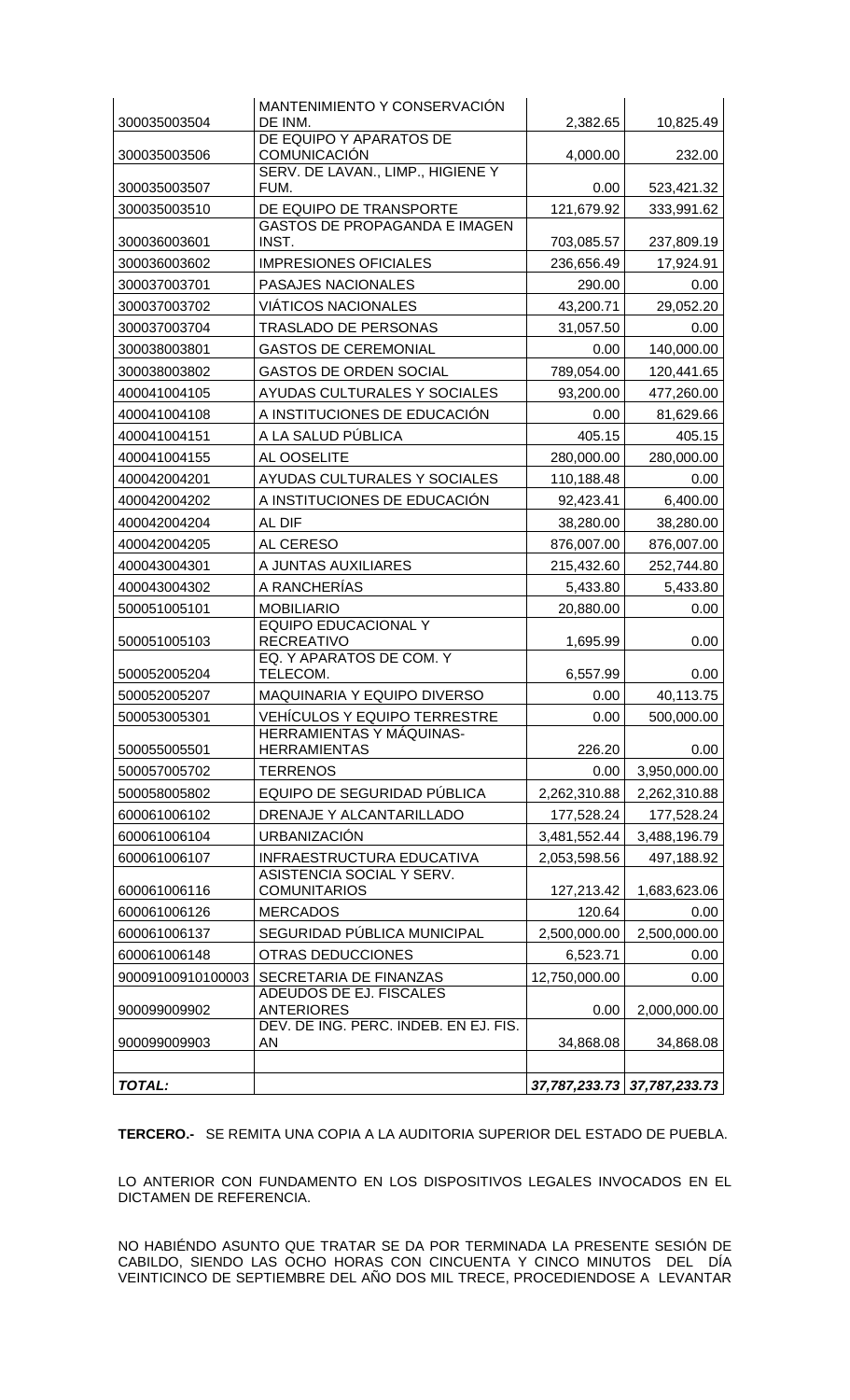| LA PRESENTE ACTA QUE FIRMAN LOS QUE EN ELLA INTERVINIERON. - DOY FE.---------------- |                |  |  |
|--------------------------------------------------------------------------------------|----------------|--|--|
| SECRETARIO DEL H. AYUNTAMIENTO                                                       |                |  |  |
| C. JOSÉ ORLANDO CUALLO CINTA.                                                        |                |  |  |
| <b>C. ELISEO LEZAMA PRIETO</b>                                                       |                |  |  |
| C. HUGO RUBEN BOLAÑOS CABRERA                                                        |                |  |  |
| <b>C. GABRIELA BRINGAS DELGADO</b>                                                   |                |  |  |
| <b>C. CARLOS ARENAS GUTIERREZ</b>                                                    |                |  |  |
| <b>C. GRETA GARCIA SALAZAR</b>                                                       | <b>AUSENTE</b> |  |  |
| <b>C. CLOTILDE EFREN JUVENCIO PASTRANA</b>                                           |                |  |  |
| C. MANUEL MARCELINO JIMENEZ LOPEZ                                                    |                |  |  |
| C. LAURA DEL ROSARIO WUOTTO DIAZ CEBALLOS                                            |                |  |  |
| <b>C. ARNULFO HERNANDEZ JUAREZ</b>                                                   |                |  |  |
| <b>C. ALMA ROSA GARCIA VEGA</b>                                                      |                |  |  |
|                                                                                      |                |  |  |

**C. ISAAC AGUILAR SANCHEZ \_\_\_\_\_\_\_\_\_\_\_\_\_\_\_\_\_\_\_\_\_\_**